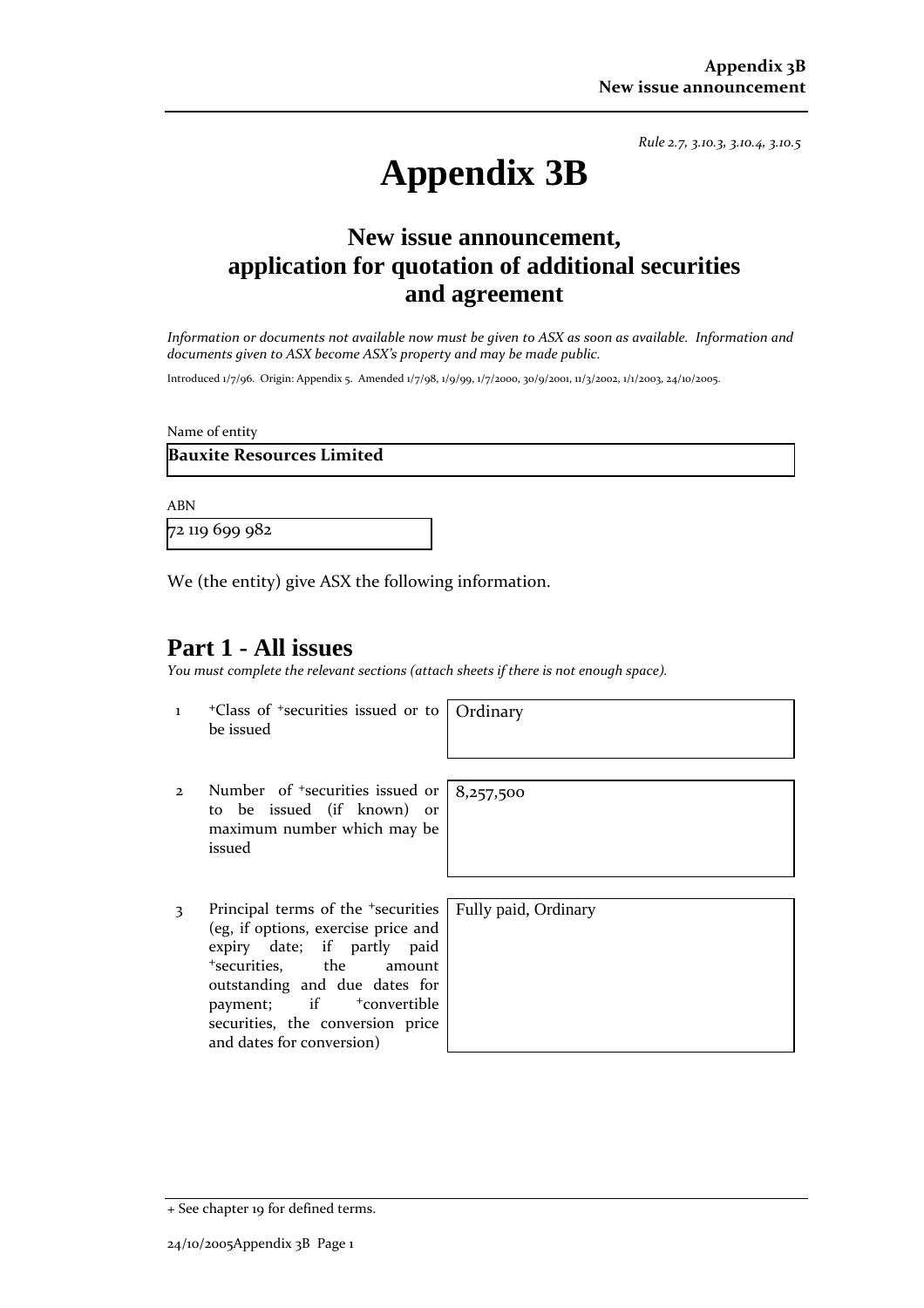| $\overline{4}$ | Do the <sup>+</sup> securities rank equally in<br>all respects from the date of<br>allotment with an existing <sup>+</sup> class<br>of quoted <sup>+</sup> securities?<br>If the additional securities do not<br>rank equally, please state:<br>the date from which they do<br>the extent to which they<br>participate<br>for<br>the<br>next<br>dividend, (in the case of a<br>trust, distribution) or interest<br>payment<br>the extent to which they do<br>not rank equally, other than in<br>relation to the next dividend,<br>distribution<br>interest<br><b>or</b><br>payment | Yes                         |                                                    |
|----------------|------------------------------------------------------------------------------------------------------------------------------------------------------------------------------------------------------------------------------------------------------------------------------------------------------------------------------------------------------------------------------------------------------------------------------------------------------------------------------------------------------------------------------------------------------------------------------------|-----------------------------|----------------------------------------------------|
| 5              | Issue price or consideration                                                                                                                                                                                                                                                                                                                                                                                                                                                                                                                                                       | N/A                         |                                                    |
| 6              | Purpose of the issue<br>(If issued as consideration for the<br>acquisition of assets,<br>clearly<br>identify those assets)                                                                                                                                                                                                                                                                                                                                                                                                                                                         | Release from escrow (BAUAI) |                                                    |
| 7              | Dates of entering <sup>+</sup> securities<br>into uncertificated holdings or<br>despatch of certificates                                                                                                                                                                                                                                                                                                                                                                                                                                                                           | 19 June 2008                |                                                    |
| 8              | <sup>+</sup> class<br>of<br>Number<br>and<br>all<br><sup>+</sup> securities<br>quoted<br><b>ASX</b><br>on<br>the<br>including)<br>securities<br>in                                                                                                                                                                                                                                                                                                                                                                                                                                 | Number<br>52,283,895        | <sup>+</sup> Class<br><b>Ordinary Shares - BAU</b> |
|                | clause 2 if applicable)                                                                                                                                                                                                                                                                                                                                                                                                                                                                                                                                                            | 53,487,355                  | 20 cent Options Expiring 31                        |

January 2009 - BAUO

<sup>+</sup> See chapter 19 for defined terms.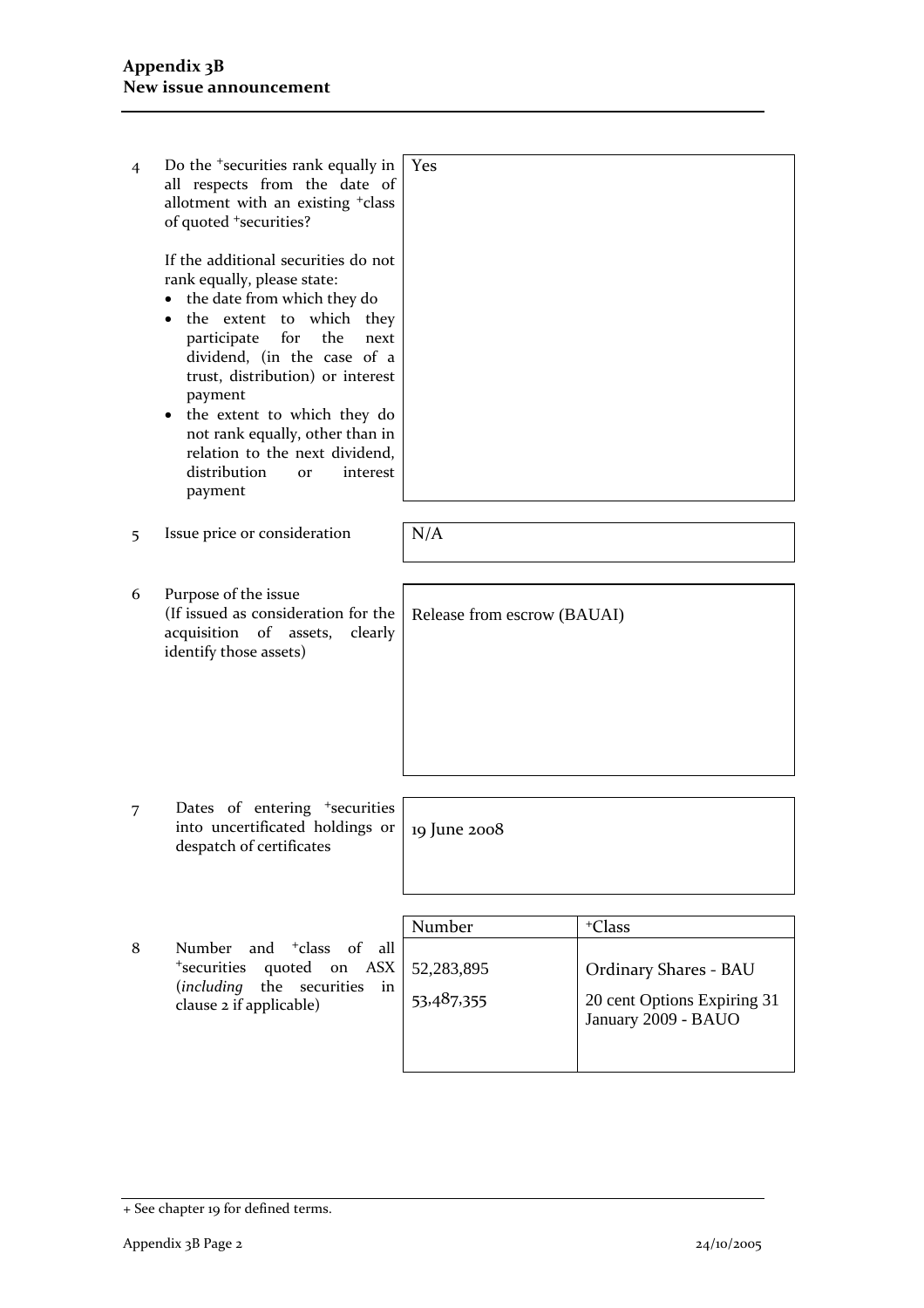| $\mathbf Q$ | Number and <sup>+</sup> class of all |  |  |
|-------------|--------------------------------------|--|--|
|             | *securities not quoted on ASX        |  |  |
|             | $(including$ the securities in       |  |  |
|             | clause 2 if applicable)              |  |  |

| Number     | <sup>+</sup> Class                              |
|------------|-------------------------------------------------|
| 55,685,000 | <b>Ordinary Shares</b><br>Restricted - BAUAK    |
| 9,000,000  | 20 cent Options Expiring<br>31 May 2012 – BAUAM |
| 2,000,000  | 25 cent Options Expiring<br>15 May 2012 - BAUAO |
|            | 40 cent Options Expiring<br>15 May 2012– BAUAQ  |
| 4,000,000  |                                                 |
|            |                                                 |

10 Dividend policy (in the case of a trust, distribution policy) on the increased capital (interests)

### **Part 2 - Bonus issue or pro rata issue**

Q 11 – 33 Not applicable

## **Part 3 - Quotation of securities**

*You need only complete this section if you are applying for quotation of securities*

- 34 Type of securities (*tick one*)
- (a)  $\boxed{\mathbf{y}}$  Securities described in Part 1
- (b) All other securities

Example: restricted securities at the end of the escrowed period, partly paid securities that become fully paid, employee incentive share securities when restriction ends, securities issued on expiry or conversion of convertible securities

#### **Entities that have ticked box 34(a)**

**Additional securities forming a new class of securities**

*Tick to indicate you are providing the information or documents*

35 If the <sup>+</sup>securities are <sup>+</sup>equity securities, the names of the 20 largest holders of the additional <sup>+</sup>securities, and the number and percentage of additional <sup>+</sup>securities held by those holders

36 If the +securities are +equity securities, a distribution schedule of the additional <sup>+</sup>securities setting out the number of holders in the categories

| $1 - 1,000$      |
|------------------|
| $1,001 - 5,000$  |
| $5,001 - 10,000$ |
| 10,001 - 100,000 |
| 100,001 and over |

<sup>+</sup> See chapter 19 for defined terms.